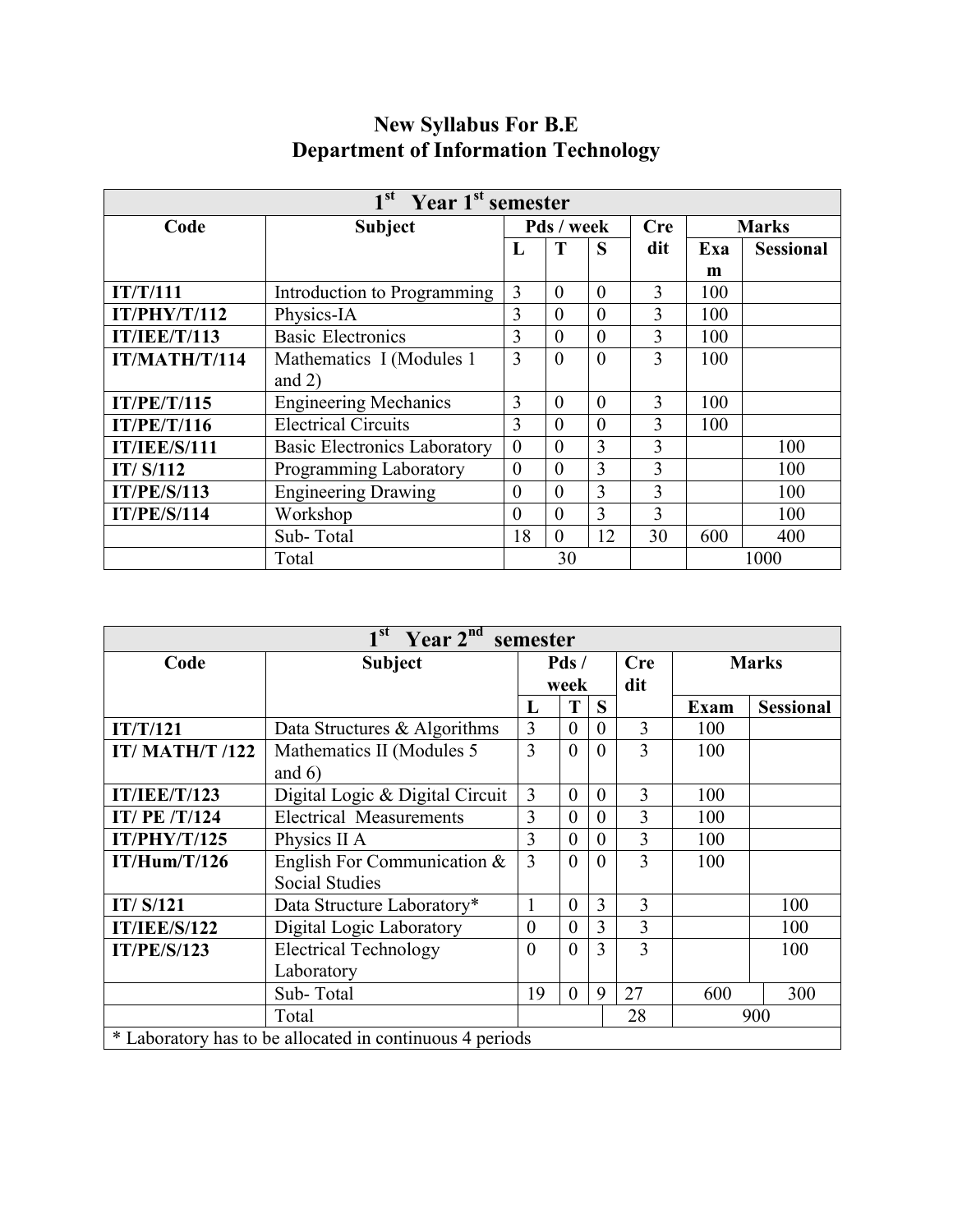| 2 <sup>nd</sup> Year 1st semester |                                                  |                 |                |                                                          |              |      |                  |  |  |  |  |  |
|-----------------------------------|--------------------------------------------------|-----------------|----------------|----------------------------------------------------------|--------------|------|------------------|--|--|--|--|--|
| Code                              | <b>Subject</b>                                   | Pds/            |                | <b>Cre</b>                                               | <b>Marks</b> |      |                  |  |  |  |  |  |
|                                   |                                                  |                 | week           |                                                          | dit          |      |                  |  |  |  |  |  |
|                                   |                                                  | L               | T              | S                                                        |              | Exam | <b>Sessional</b> |  |  |  |  |  |
| IT/T/211                          | Object Oriented programming                      | $\overline{3}$  | $\mathbf{0}$   | $\overline{0}$                                           | 3            | 100  |                  |  |  |  |  |  |
| <b>IT/MATH/T /212</b>             | Mathematics – III (Modules 3)<br>and $10$ )      | 3               | $\overline{0}$ | $\theta$                                                 | 3            | 100  |                  |  |  |  |  |  |
| IT/T/213                          | Database Management<br><b>Systems</b>            | 3               | $\theta$       | $\theta$                                                 | 3            | 100  |                  |  |  |  |  |  |
| IT/T/214                          | Principles of Communication<br>Engineering       | 3               | $\theta$       | $\theta$                                                 | 3            | 100  |                  |  |  |  |  |  |
| IT/T/215                          | <b>Computer Graphics</b>                         | 3               | $\theta$       | $\theta$                                                 | 3            | 100  |                  |  |  |  |  |  |
| IT/T/216                          | <b>Computer Architecture</b>                     | 3               | $\theta$       | $\theta$                                                 | 3            | 100  |                  |  |  |  |  |  |
| IT/ S/211                         | Object Oriented programming<br>Laboratory        | $\theta$        | $\theta$       | 3                                                        | 3            |      | 100              |  |  |  |  |  |
| IT/ S/212                         | Database Management<br><b>Systems Laboratory</b> | $\overline{0}$  | $\overline{0}$ | 3                                                        | 3            |      | 100              |  |  |  |  |  |
| IT/ S/213                         | <b>Programming Practice</b><br>laboratory*       | 1               | $\theta$       | 3                                                        | 3            |      | 100              |  |  |  |  |  |
|                                   | Sub-Total                                        | 19              | $\theta$       | 9                                                        | 27           | 600  | 300              |  |  |  |  |  |
|                                   | Total                                            | 27<br>28<br>900 |                |                                                          |              |      |                  |  |  |  |  |  |
|                                   |                                                  |                 |                | * Laboratory has to be allocated in continuous 4 periods |              |      |                  |  |  |  |  |  |

| 2 <sup>nd</sup> Year 2nd semester |                                                          |          |          |                |            |              |                  |  |  |
|-----------------------------------|----------------------------------------------------------|----------|----------|----------------|------------|--------------|------------------|--|--|
| Code                              | <b>Subject</b>                                           | Pds/     |          |                | <b>Cre</b> | <b>Marks</b> |                  |  |  |
|                                   |                                                          |          | week     |                | dit        |              |                  |  |  |
|                                   |                                                          | L        |          | S              |            | Exam         | <b>Sessional</b> |  |  |
| IT/T/221                          | <b>Object Oriented Systems</b>                           | 3        | $\theta$ | $\theta$       | 3          | 100          |                  |  |  |
| IT/MATH/T/222                     | Mathematics $-$ IV (Modules 8)                           | 3        | $\theta$ | $\theta$       | 3          | 100          |                  |  |  |
|                                   | and $12)$                                                |          |          |                |            |              |                  |  |  |
| IT/T/223                          | Software Engineering                                     | 3        | $\theta$ | $\theta$       | 3          | 100          |                  |  |  |
| IT/T/224                          | Microprocessors                                          | 3        | $\theta$ | $\theta$       | 3          | 100          |                  |  |  |
| IT/T/225                          | <b>Computer Networks</b>                                 | 3        | $\theta$ | $\theta$       | 3          | 100          |                  |  |  |
| <b>IT/T226</b>                    | Numerical Methods &                                      | 3        | $\theta$ | $\theta$       | 3          | 100          |                  |  |  |
|                                   | <b>Optimization Techniques</b>                           |          |          |                |            |              |                  |  |  |
| IT/ S/211                         | <b>Object Oriented Programming</b>                       | $\theta$ | $\theta$ | 3              | 3          |              | 100              |  |  |
|                                   | Laboratory - II                                          |          |          |                |            |              |                  |  |  |
| IT/ S/212                         | Microprocessor Laboratory*                               | 1        | $\theta$ | $\overline{3}$ | 3          |              | 100              |  |  |
| IT/ S/213                         | Numerical Analysis                                       | $\theta$ | $\theta$ | 3              | 3          |              | 100              |  |  |
|                                   | Laboratory                                               |          |          |                |            |              |                  |  |  |
|                                   | Sub-Total                                                | 19       | $\theta$ | 9              | 3          | 600          | 300              |  |  |
|                                   | Total                                                    | 28       |          |                | 27         |              | 900              |  |  |
|                                   | * Laboratory has to be allocated in continuous 4 periods |          |          |                |            |              |                  |  |  |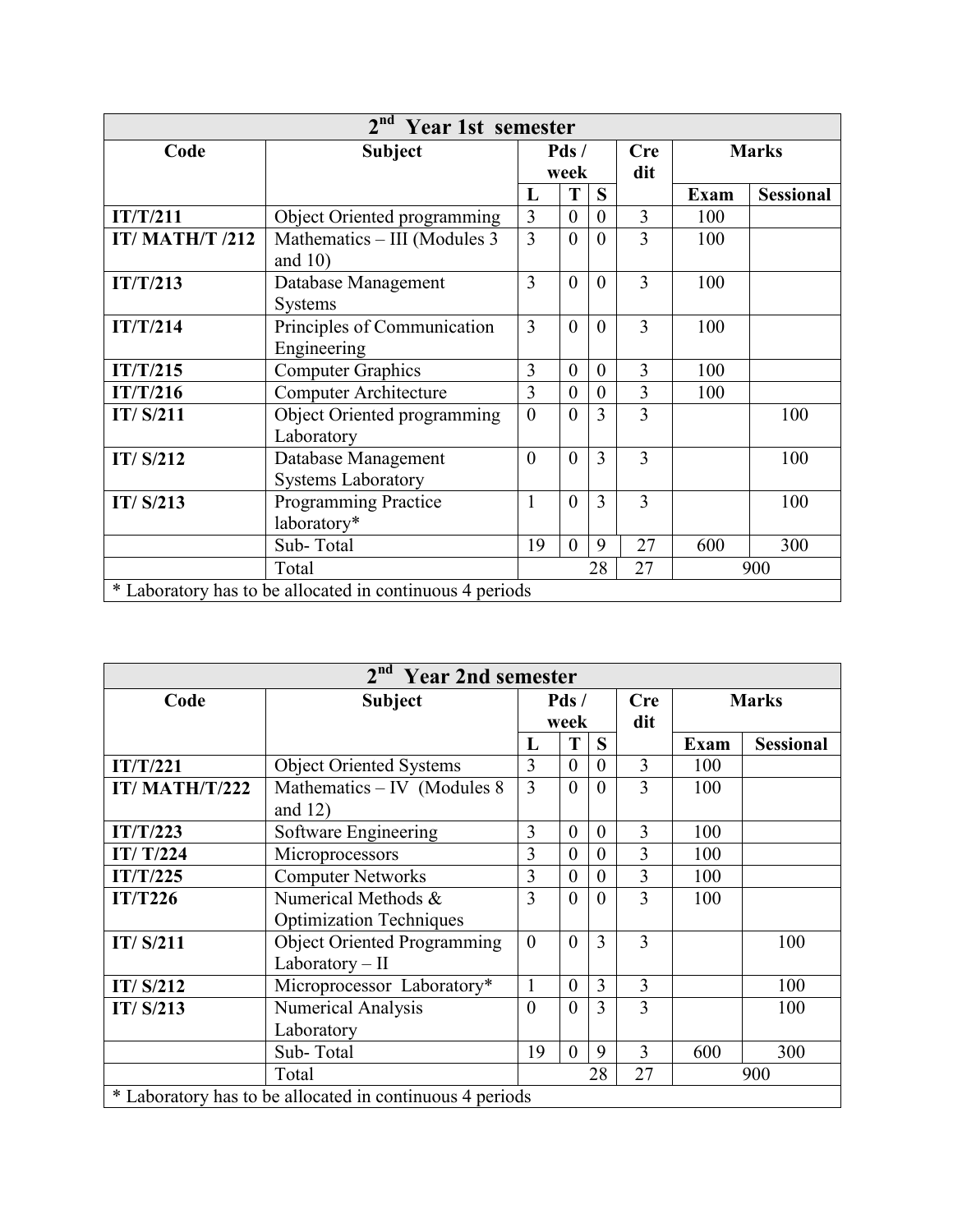| 3rd Year 1st Semester |                                                          |                |                |          |            |              |                  |  |  |
|-----------------------|----------------------------------------------------------|----------------|----------------|----------|------------|--------------|------------------|--|--|
| Code                  | <b>Subject</b>                                           |                | Pds/           |          | <b>Cre</b> | <b>Marks</b> |                  |  |  |
|                       |                                                          |                | week           |          | dit        |              |                  |  |  |
|                       |                                                          | L              |                | S        |            | <b>Exam</b>  | <b>Sessional</b> |  |  |
| IT/T/311              | Multimedia Coding $&$                                    | 3              | $\theta$       | $\theta$ | 3          | 100          |                  |  |  |
|                       | communications                                           |                |                |          |            |              |                  |  |  |
| IT/T/312              | <b>Wireless Networks</b>                                 | 3              | $\theta$       | 0        | 3          | 100          |                  |  |  |
| IT/T/313              | Graph Theory                                             | 3              | $\theta$       | 0        | 3          | 100          |                  |  |  |
| IT/T/314              | Web Technologies - I                                     | 3              | $\theta$       | 0        | 3          | 100          |                  |  |  |
| IT/T/315              | Principles of Compiler Design                            | 3              | $\theta$       | 0        | 3          | 100          |                  |  |  |
| IT/T/316              | <b>Operating Systems</b>                                 | 3              | $\overline{0}$ | $\theta$ | 3          | 100          |                  |  |  |
| IT/ S/311             | Multimedia Laboratory                                    | 0              | $\theta$       | 3        | 3          |              | 100              |  |  |
| IT/ S/312             | Systems Programming Laboratory*                          |                | $\theta$       | 3        | 3          |              | 100              |  |  |
| IT/S/313              | <b>Operating System Laboratory</b>                       | $\overline{0}$ | $\theta$       | 3        | 3          |              | 100              |  |  |
|                       | Sub-Total                                                | 19             | $\theta$       | 9        | 27         | 600          | 300              |  |  |
|                       | Total                                                    | 28             |                | 27       | 900        |              |                  |  |  |
|                       | * Laboratory has to be allocated in continuous 4 periods |                |                |          |            |              |                  |  |  |

| 3rd Year 2 <sup>nd</sup> Semester |                                                          |                  |                |                |                |              |                  |  |  |
|-----------------------------------|----------------------------------------------------------|------------------|----------------|----------------|----------------|--------------|------------------|--|--|
| Code                              | <b>Subject</b>                                           |                  | Pds/           |                | <b>Cre</b>     | <b>Marks</b> |                  |  |  |
|                                   |                                                          |                  | week           |                | dit            |              |                  |  |  |
|                                   |                                                          | L                | T              | S              |                | <b>Exam</b>  | <b>Sessional</b> |  |  |
| IT/T/321                          | Design & Analysis of Algorithm                           | 3                | $\theta$       | $\theta$       | 3              | 100          |                  |  |  |
| IT/T/322                          | Cryptography & Network Security                          | 3                | $\theta$       | 0              | 3              | 100          |                  |  |  |
| IT/T/323                          | Distributed Systems: Algorithms                          | 3                | $\theta$       | 0              | $\overline{3}$ | 100          |                  |  |  |
| IT/T/324                          | Web Technologies - II                                    | 3                | $\theta$       | $\theta$       | 3              | 100          |                  |  |  |
| IT/T/325                          | Formal language & Automata                               | 3                | $\theta$       | $\theta$       | 3              | 100          |                  |  |  |
|                                   | Theory                                                   |                  |                |                |                |              |                  |  |  |
| IT/T/326                          | $Electric - I$                                           | 3                | $\theta$       | $\theta$       | 3              | 100          |                  |  |  |
| IT/ S/321                         | Web Application Laboratory                               | $\overline{0}$   | $\theta$       | 3              | 3              |              | 100              |  |  |
| IT/ S/322                         | Software Laboratory $-I^*$                               | 1                | $\overline{0}$ | 3              | 3              |              | 100              |  |  |
| IT/S/323                          | Software Laboratory - II                                 | $\boldsymbol{0}$ | $\theta$       | $\overline{3}$ |                |              | 100              |  |  |
|                                   | Sub-Total                                                | 19               | $\theta$       | 9              | 9              | 600          | 300              |  |  |
|                                   | Total                                                    |                  | 28             |                | 27             | 900          |                  |  |  |
|                                   | * Laboratory has to be allocated in continuous 4 periods |                  |                |                |                |              |                  |  |  |

## **Elective I: Computational Geometry, Mathematical Methods, Artificial Intelligence**